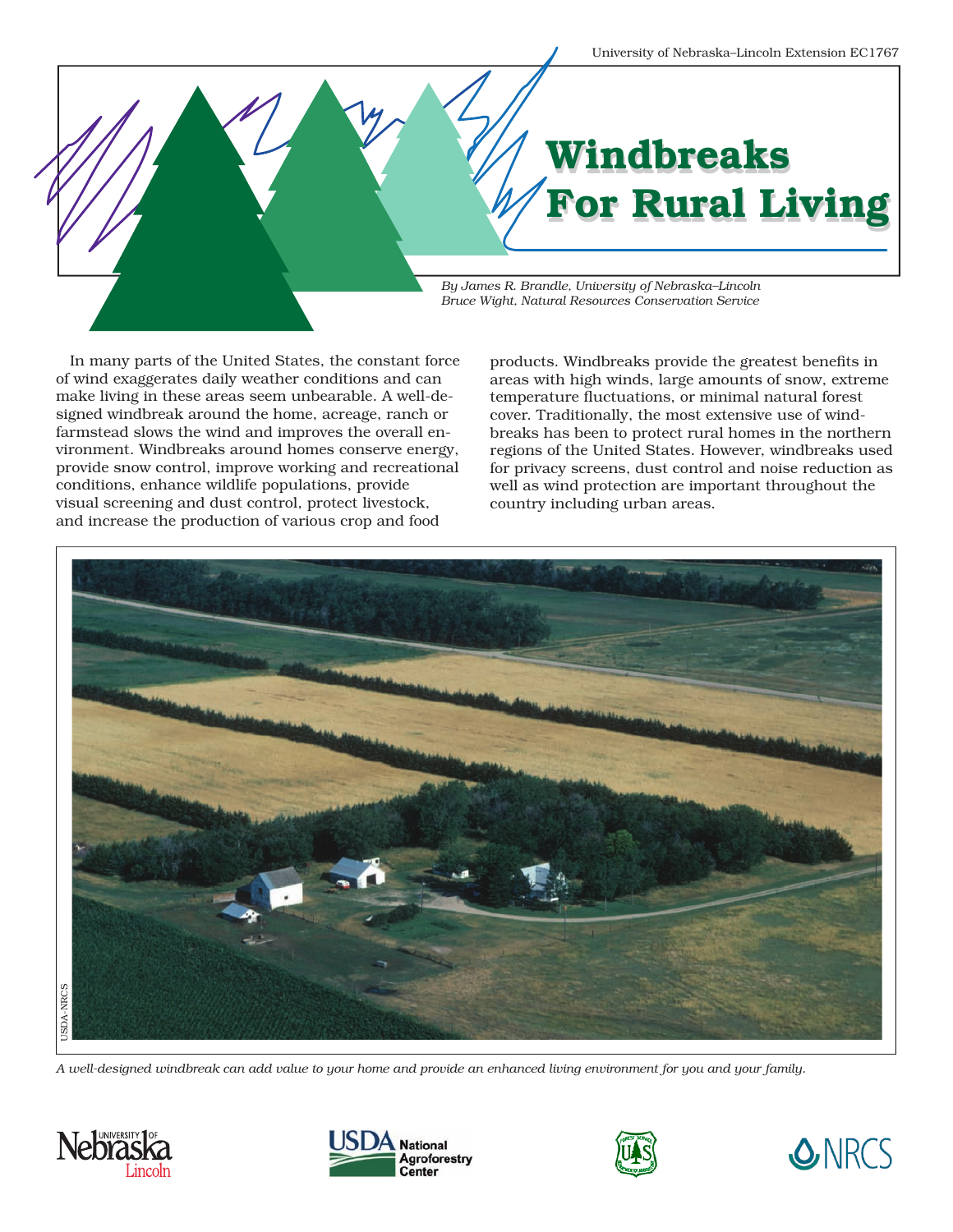# *Benefits of Farmstead Windbreaks*

#### **Energy conservation**

Well-designed windbreaks reduce the amount of energy needed to heat and cool your home, reducing energy costs as much as 20 percent to 40 percent. Individual savings depend on local site and climatic conditions, the construction quality of your home, your living habits and the design and condition of your windbreak.

Local wind conditions affect the amount of energy needed to keep a home comfortable during cold winter months. Unprotected buildings, buildings with poorly fitted doors and windows or frequently opened doors, and buildings in areas with high average wind speeds coupled with low average temperatures are vulnerable to winter weather extremes. Windbreaks reduce the force of the wind on the exterior surfaces of buildings and thus the amount of cold air that enters the home.

In the summer, the inside and outside temperatures of a home may be very similar. Usually, this means that the reduction of hot air entering the home provides only minimal savings in home cooling costs. However, in areas where hot windy conditions are common and most homes are air-conditioned, a reduction of hot air entering the home can reduce air conditioning demands and likewise energy consumption. Additionally, trees provide significant evaporative cooling and can lower the local air temperature several degrees. Well placed landscape plants, such as shade trees or foundation plantings can provide summer energy savings of 15 percent to 35 percent.

#### **Snow control**

Winter storms on open and unprotected land can render a homeowner snowbound. A well-designed windbreak system can reduce or eliminate snow drifts on driveways, in service areas and around buildings. Controlling drifting snow and providing areas for snow drifts away from outdoor work areas will save valuable time and energy. (See EC-1770 *Windbreaks for Snow Management*)

# **Improved living and working environments**

Struggling against the wind makes hard work seem even harder. Protecting working areas around the home or ranch with windbreaks makes tasks such as cutting firewood, working on equipment or feeding livestock safer and more comfortable.

When winter winds are combined with low temperatures, the resulting wind chill may create dangerous conditions. For example, the cooling effect of a 15 mph wind combined with a temperature of  $10^{\circ}$ F affects your body warmth as if the temperature were minus  $7^{\circ}$ F. More seriously, a temperature of minus  $20^{\circ}$ F with a wind speed of 20 mph equals a wind chill of minus 480F, cold enough to cause frostbite in 10 minutes or less. A moderately-dense windbreak will reduce the 20 mph wind to approximately 5 mph out to a distance of 5H (H = height of the windbreak), still very cold but not nearly as dangerous (*Table 1*).

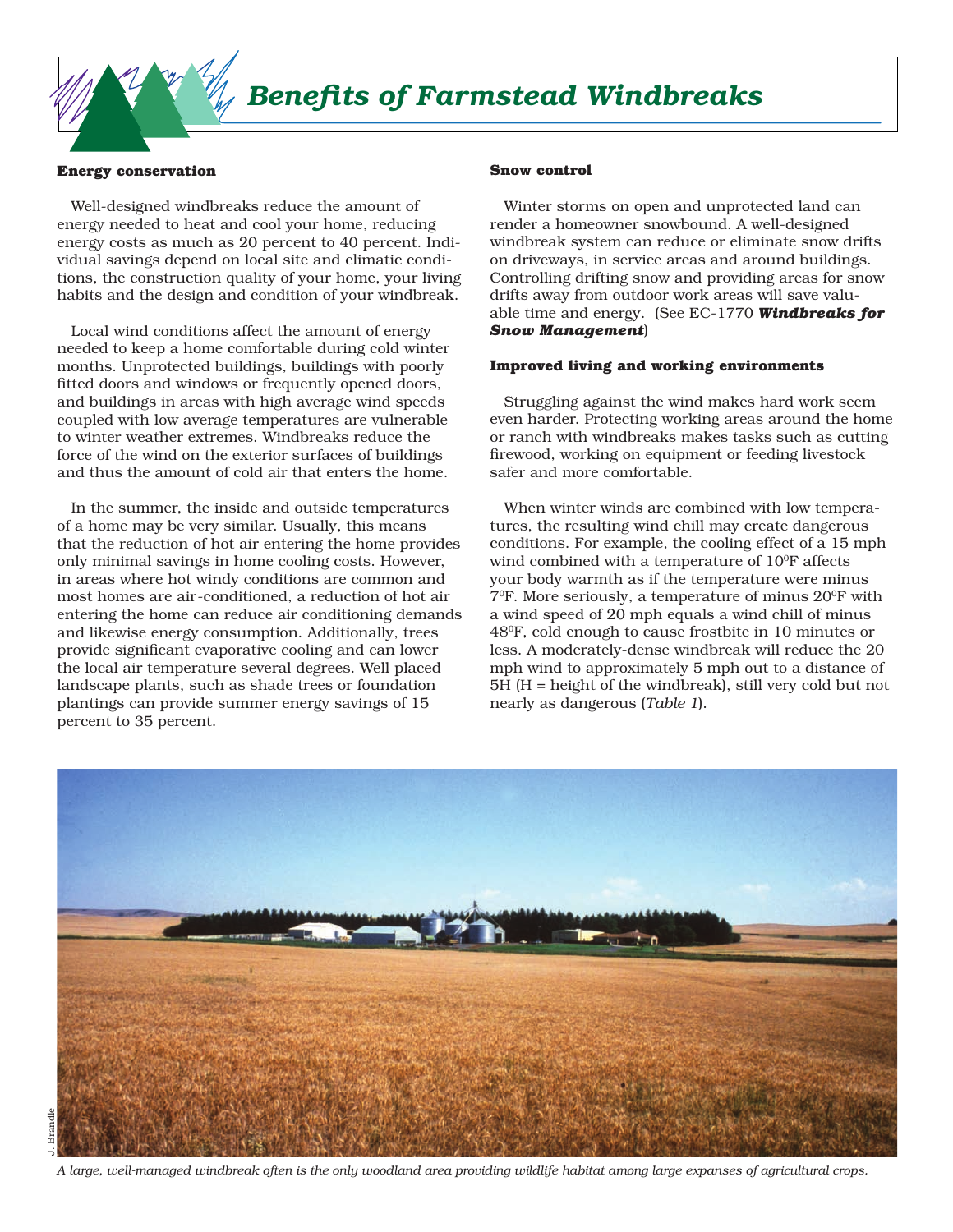

|               |      | Temperature (°F) |    |    |                         |                |                |       |                                       |          |       |                                                                                                                                             |       |       |       |       |       |                    |       |  |
|---------------|------|------------------|----|----|-------------------------|----------------|----------------|-------|---------------------------------------|----------|-------|---------------------------------------------------------------------------------------------------------------------------------------------|-------|-------|-------|-------|-------|--------------------|-------|--|
|               | Calm | 40               | 35 | 30 | 25                      | 20             | 15             | 10    | 5                                     | $\Omega$ | -5    | $-10$                                                                                                                                       | $-15$ | -20   | -25   | -30   | $-35$ | -40                | -45   |  |
|               | 5    | 36               | 31 | 25 | 19                      | 13             | $\overline{7}$ | 1     | $-5$                                  | $-11$    | $-16$ | $-22$                                                                                                                                       | $-28$ | $-34$ | $-40$ | $-46$ | $-52$ | $-57$              | $-63$ |  |
| (mph)<br>Wind | 10   | 34               | 27 | 21 | 15                      | 9              | $\overline{3}$ | $-4$  | $-10$                                 | $-16$    | $-22$ | $-28$                                                                                                                                       | $-35$ | $-41$ | $-47$ | $-53$ | $-59$ | -66                | $-72$ |  |
|               | 15   | 32               | 25 | 19 | 13                      | 6              | $\Omega$       | $-7$  | $-13$                                 | $-19$    | $-26$ | $-32$                                                                                                                                       | $-39$ | $-45$ | $-51$ | $-58$ | $-64$ | $-71$              | $-77$ |  |
|               | 20   | 30               | 24 | 17 | 11                      | $\overline{4}$ | $-2$           | $-9$  | $-15$                                 | $-22$    | $-29$ | $-35$                                                                                                                                       | $-42$ | $-48$ | $-55$ | $-61$ | $-68$ | $-74$              | -81   |  |
|               | 25   | 29               | 23 | 16 | 9                       | $\overline{3}$ | $-4$           | $-11$ | $-17$                                 | $-24$    | $-31$ | $-37$                                                                                                                                       | $-44$ | $-51$ | $-58$ | $-64$ | $-71$ | $-78$              | -84   |  |
|               | 30   | 28               | 22 | 15 | 8                       | $\mathbf{1}$   | $-5$           | $-12$ | $-19$                                 | $-26$    | $-33$ | $-39$                                                                                                                                       | $-46$ | $-53$ | $-60$ | $-67$ | $-73$ | -80                | -87   |  |
|               | 35   | 28               | 21 | 14 | $\overline{7}$          | $\Omega$       | $-7$           | $-14$ | $-21$                                 | $-27$    | $-34$ | $-41$                                                                                                                                       | $-48$ | $-55$ | $-62$ | $-69$ | $-76$ | $-82$              | -89   |  |
|               | 40   | 27               | 20 | 13 | 6                       | $-1$           | $-8$           | $-15$ | $-22$                                 | $-29$    | $-36$ | $-43$                                                                                                                                       | $-50$ | $-57$ | $-64$ | $-71$ | $-78$ | -84                | -91   |  |
|               | 45   | 26               | 19 | 12 | 5                       | $-2$           | $-9$           | $-16$ | $-23$                                 | $-30$    | $-37$ | $-44$                                                                                                                                       | $-51$ | $-58$ | $-65$ | $-72$ | $-79$ | -86                | $-93$ |  |
|               | 50   | 26               | 19 | 12 | $\overline{4}$          | $-3$           | $-10$          | $-17$ | $-24$                                 | $-31$    | $-38$ | $-45$                                                                                                                                       | $-52$ | $-60$ | $-67$ | $-74$ | -81   | $-88$              | $-95$ |  |
|               | 55   | 25               | 18 | 11 | 4                       | $-3$           | $-11$          | -18   | $-25$                                 | $-32$    | $-39$ | $-46$                                                                                                                                       | $-54$ | $-61$ | $-68$ | $-75$ | $-82$ | $-89$              | -97   |  |
|               | 60   | 25               | 17 | 10 | $\overline{\mathbf{3}}$ | $-4$           | $-11$          | $-19$ | $-26$                                 | $-33$    | $-40$ | $-48$                                                                                                                                       | $-55$ | $-62$ | $-69$ | $-76$ | $-84$ | $-91$              | -98   |  |
|               |      |                  |    |    | <b>Frostbite Times</b>  |                |                |       | 10 minutes<br>5 minutes<br>30 minutes |          |       |                                                                                                                                             |       |       |       |       |       |                    |       |  |
|               |      |                  |    |    |                         |                |                |       |                                       |          |       | Wind Chill (°F) = 35.74 + 0.6215T - 35.75( $V^{0.16}$ ) + 0.4275T( $V^{0.16}$ )<br>Where, $T = Air Temperature$ (°F) $V = Wind Speed$ (mph) |       |       |       |       |       | Effective 11/01/01 |       |  |

*Table 1: The wind chill index is a measure of how cold it feels under different combinations of temperature and wind speed. As wind speeds increase, your body loses heat more rapidly. Under extreme conditions, frostbite becomes more likely and wind protection more valuable. (NOAA-NWS)*

A well-designed windbreak can improve living conditions by screening undesirable sights, sounds, smells and dust. A dense, multi-row windbreak in the right location will increase mixing of the air, dispersing and diluting odors. Trees and shrubs in the windbreak act as a natural filter, catching dust particles that carry odor. In addition, some odors will be absorbed by plants while others may be masked by more desirable smells from aromatic leaves or flowering shrubs. Finally, a well-landscaped facility is visually pleasing and more acceptable to neighbors.

Windbreaks reduce traffic noise from nearby roads and highways by deflecting sound off of large branches and tree trunks and by absorbing sound with leaves, needles, twigs and smaller branches. In addition, trees and shrubs can mask undesirable noises by creating more desirable sounds such as the rustling of leaves or the singing of birds attracted to the windbreak.

## **Garden and recreational environments**

A home garden not only provides healthy, homegrown produce but saves money and brings pleasure to its caretaker. Locating the family garden within the sheltered zone of a windbreak improves the yield and quality of fruits and vegetables. Lower wind speeds reduce damage to tomatoes, peppers, leaf lettuce, peas, beans and other garden vegetables. Bee activity is increased, resulting in more complete pollination and fruit formation. The moderation of the microclimate by the windbreak results in early maturity of many crops such as asparagus, tomatoes, sweet corn, cucumbers and melons. Landscape plants and flower gardens also

benefit from protection against hot, dry, summer winds. (See EC-1779 *Windbreaks for Fruit and Vegetable Crops*)

Recreation is an essential part of family life. Popular activities such as a picnic or backyard barbecue, playing ball with children or working in the garden, are far more enjoyable behind the shelter of trees. The very presence of various trees and shrubs attracts native wildlife, and in turn, can promote a greater awareness and understanding of nature by the entire family. Windbreak protection enriches the comfort and enjoyment of outdoor activities.

# **Wildlife habitat**

Multi-row windbreaks provide essential nesting, feeding, singing and breeding habitat for many birds and animals. Additionally, windbreaks provide a safe, linear travel corridor for wildlife between feeding, watering, and resting sites. By varying tree and shrub species you can create a smorgasbord of seeds, nuts and fruits. More diverse food types and habitat in your windbreak will attract a greater variety of birds and animals to your backyard. By selecting species that will provide cover and food resources in early spring and late fall, you provide a rest area for many migrating birds. Adding food plots downwind of a windbreak will increase its use by wildlife especially in the winter. (See EC-1771 *Windbreaks and Wildlife*)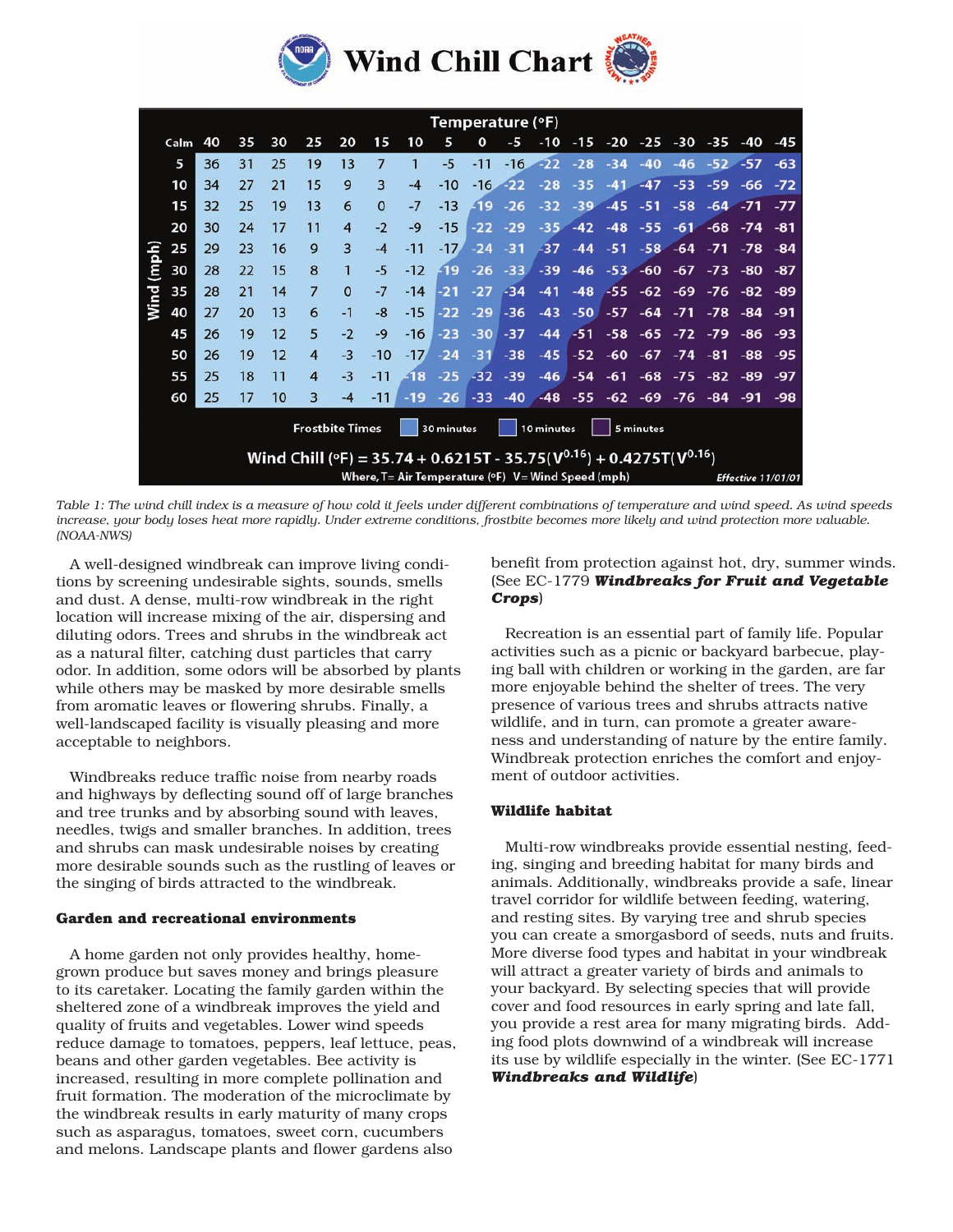### **Products from the windbreak**

In addition to providing wind protection, large multiple row windbreaks can provide posts, poles, rough lumber, firewood, nuts, fruits and decorative/craft materials.

In some situations, and on sites with deep, welldrained and fertile soils, high quality timber may be incorporated into the windbreak design. Species such as walnut, oak and pecan can be grown in many areas. Harvesting wood products from the windbreak requires careful management and you should seek technical assistance from a forester. Remember, it is the overall structure of your windbreak that provides protection against the wind and it must be maintained in order to gain the protection benefits from your windbreak.

Planting fruit and nut trees or decorative woody florals on the downwind side of a windbreak provides another opportunity for harvesting products from the windbreak. Typically these products are used by the homeowner but may be sold at local farmer's markets. A windbreak creates an excellent environment for a honey bee operation, which in turn provides pollinators for vegetables and fruit trees and honey for home use or sale.

#### **Designing your windbreak**

Understanding windbreak benefits and how they are derived can help you in designing one to meet your particular needs. The primary effect of a windbreak is the reduction in wind speed in adjacent areas. Within these areas the reduction in wind speed creates zones



*Figure 1. A windbreak is a long-term investment and careful planning can improve benefits and help avoid future problems. A sketch of the area helps in planning. Begin by identifying prevailing or troublesome winds. Locate existing buildings, property lines, roads and driveways, existing landscaping and utilities. Add distances to your sketch. Consider having utility lines buried to allow more flexibility in design. Ques-* of protection where the microclimate is improved. For multiple-row windbreaks the zone of maximum protection lies approximately 2 to 7H to the leeward side of the windbreak (H equals the height of the windbreak). Additional protection is found from 1 to 3H to the windward or upwind side. The goal in designing windbreaks is to take advantage of these zones of protection to achieve your objectives.

A windbreak designed to protect the rural home needs to provide maximum protection to the major buildings and the living and working areas. Ideally, the windbreak row with the tallest tree species should be approximately 2 to 5H upwind from all primary objects or areas needing wind protection. In regions needing wind and snow protection, the most windward row must be 100 to 200 feet from the areas needing protection in order to provide room for snow drifts. Areas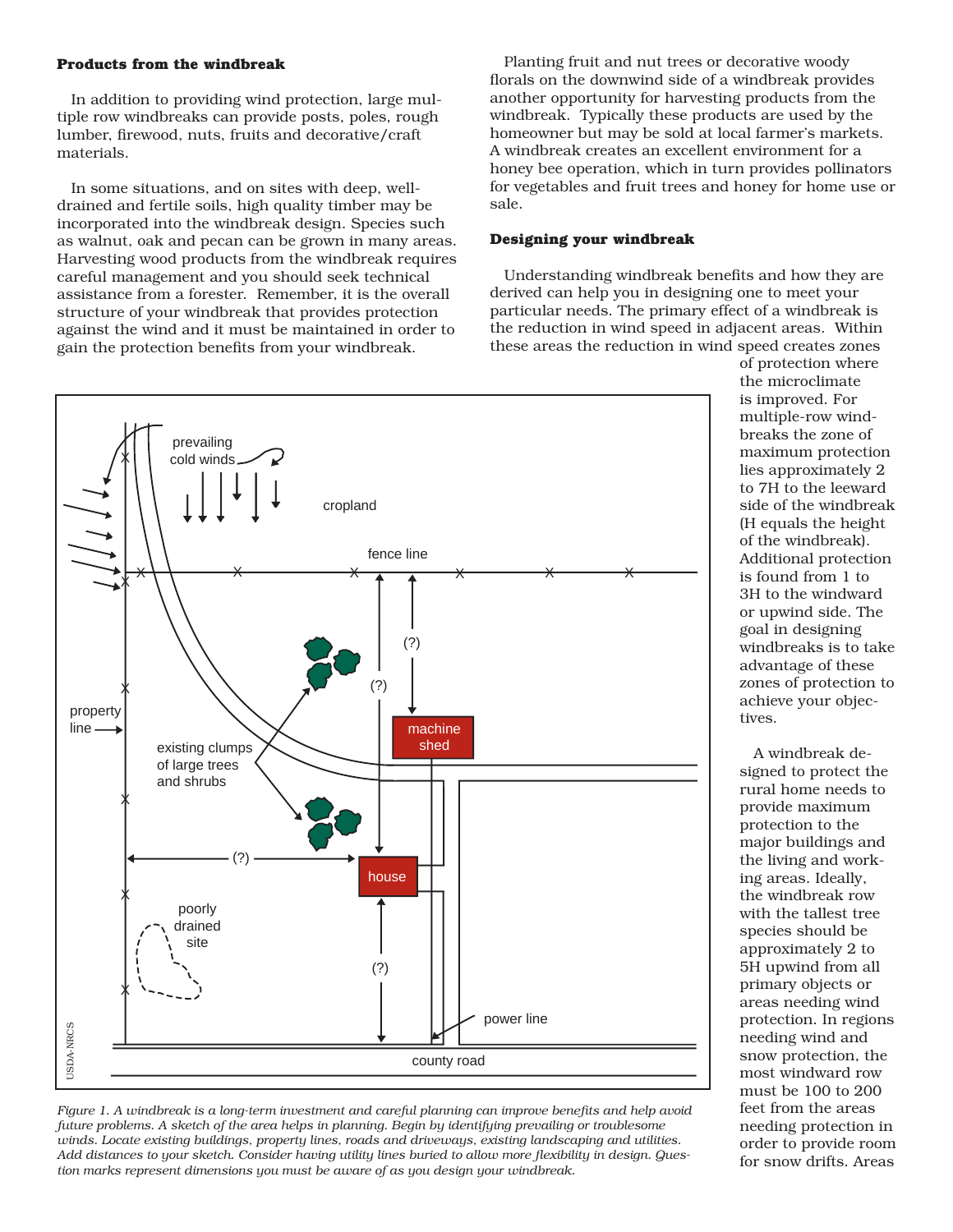

*Figure 2. A. A basic home windbreak consists of three to eight rows of both conifers and deciduous trees. Conifer species should be located on the windward side with the tall deciduous species in the center. A row of shrubs on the interior or leeward side completes the design. Spacing between rows is typically 12 to 16 feet but can be increased to accommodate larger equipment. Spacing within the rows is typically 3 to 6 feet for shrubs, 6 to 15 feet for deciduous trees, and 6 to 20 feet for conifers. B. In areas with frequent heavy snows consider adding a row or two of shrubs 50 feet to the windward side to help control snow before it gets to the main windbreak. Adding food plots or landscape plantings on the interior will provide additional benefits to wildlife and enhance the aesthetics of the outdoor living spaces.* 

and objects more than 10H from the windbreak will receive little protection from the wind.

Once the site of the windbreak is determined, the soils need to be examined. Choose trees and shrubs suitable for your soil and climate conditions. Species native to your area are usually the best choice. Avoid species with known insect or disease problems. Include a variety of species and at least one or two tall tree species to provide maximum wind protection for the site. By using a mixture of deciduous trees, conifers and shrubs, the windbreak will provide better protection all year and will lessen the chance of insects or diseases damaging the entire windbreak. Figure 2. A. A basic home windbreak consists of three to eight rot  $\frac{1}{2}$  and  $\frac{1}{2}$  and  $\frac{1}{2}$  and  $\frac{1}{2}$  and  $\frac{1}{2}$  and  $\frac{1}{2}$  and  $\frac{1}{2}$  and  $\frac{1}{2}$  and  $\frac{1}{2}$  and  $\frac{1}{2}$  and  $\frac{1}{2}$  and

A basic windbreak will reduce wind speed, but a personalized, multiple-use windbreak designed to consider wildlife enhancement, fruit, nut, wood or other type of production will provide additional rewards. The unique attributes of some species provide accents in windbreaks that are especially pleasing when visible from your window or patio. Consider what you want your outdoor living area to look like and add species that have flowering, fruiting, form, color or texture characteristics which appeal to you. Enhanced aesthetic qualcurved rows or adding clumps of trees or shrubs to the planting.

Throughout the United States, strong winds can make living in rural or suburban areas difficult. Strategically planted trees and shrubs will provide protection against the wind and will diminish both its direct and indirect effects upon people, plants, property and animals. Windbreaks reduce energy use by the home, enhance the quality of outdoor living spaces and add value to your property.

A windbreak providing only wind protection is fairly simple to design, but the complexity increases when including additional benefits such as snow control or enhanced wildlife habitat. Your objectives will always determine the parameters of the best windbreak design. Clearly defining these objectives will help ensure a successful windbreak planting.

For additional information, see other guides in this series or contact your local extension office, the Natural Resources Conservation Service or state forestry agency.